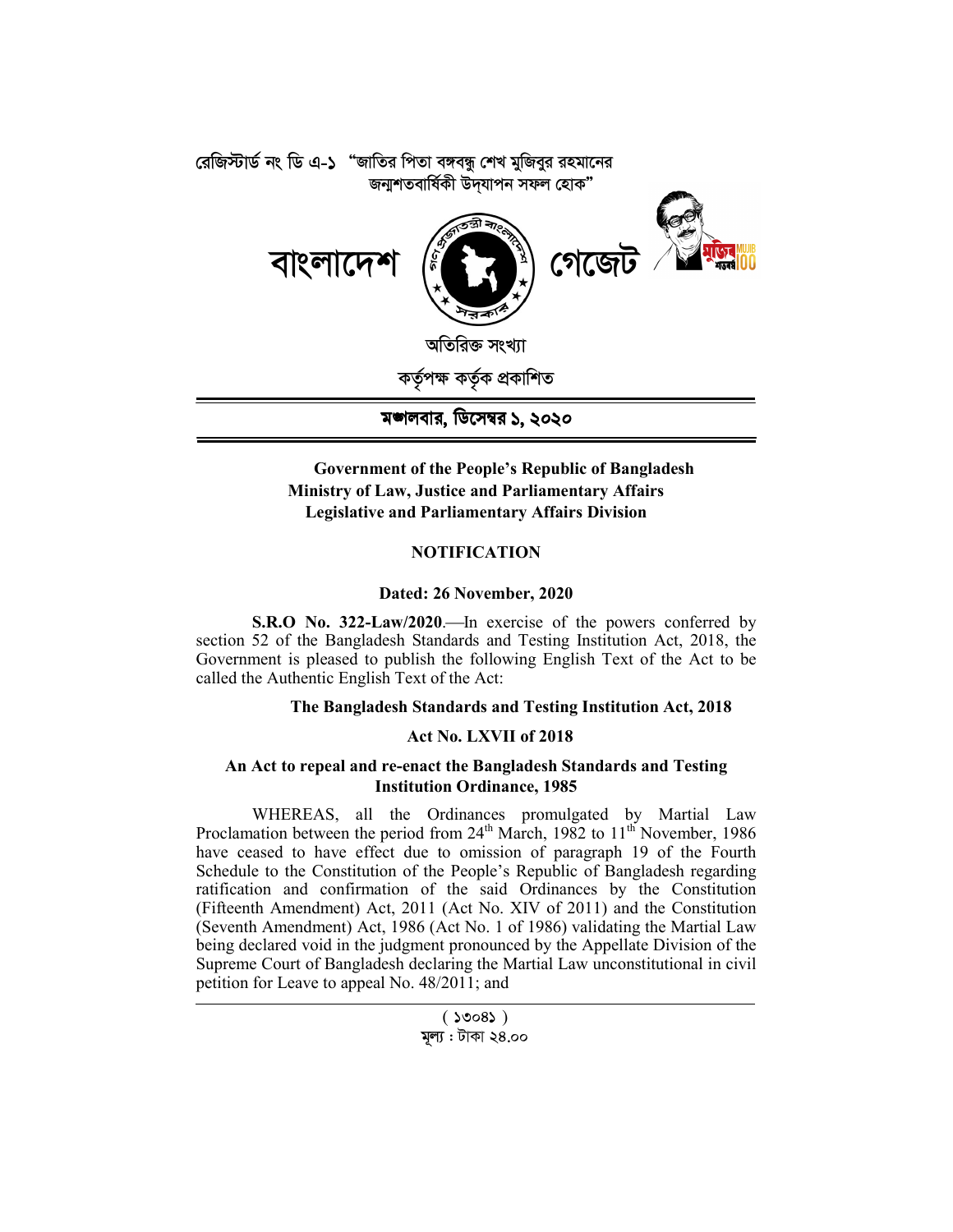WHEREAS, some of those Ordinances are kept in force by the Act No. VII of 2013; and

WHEREAS, the Government has decided to make new laws in Bangla by way of necessary amendment and modification of such Ordinances as may be considered necessary after reviewing the necessity and relevancy of such Ordinances and soliciting opinions thereon from all stakeholders and relevant Ministries or Divisions; and

WHEREAS, in the light of the above-mentioned decision of the Government, it is necessary and expedient to repeal and re-enact the Bangladesh Standards and Testing Institution Ordinance, 1985 (Ord. No. XXXVII of 1985) in response to the needs of time by considering the provisions thereof;

THEREFORE, it is hereby enacted as follows:—

1. **Short title and commencement**.—(1) This Act may be called the Bangladesh Standards and Testing Institution Act, 2018.

(2) It shall come into force at once.

2. **Definitions**.—In this Act, unless there is anything repugnant in the subject or context—

- (1) **"Institution"** means the Bangladesh Standards and Testing Institution specified in section 4;
- (2) **"Chairman"** means the Chairman of the Council;
- (3) **"trade mark"** means any registered trade mark or any mark used or proposed to be used in relation to goods, which indicates that the proprietor using the mark on the goods has right to trade in such goods;
- (4) **"article"** means any substance, manufactured or natural, or partly manufactured or partly natural, or raw, or partly or wholly processed or manufactured;
- (5) **"Inspector"** means an Inspector appointed under section 22 or any employee of the Institution authorised by the Director General in this behalf;
- (6) **"Council"** means the Council constituted under section 8;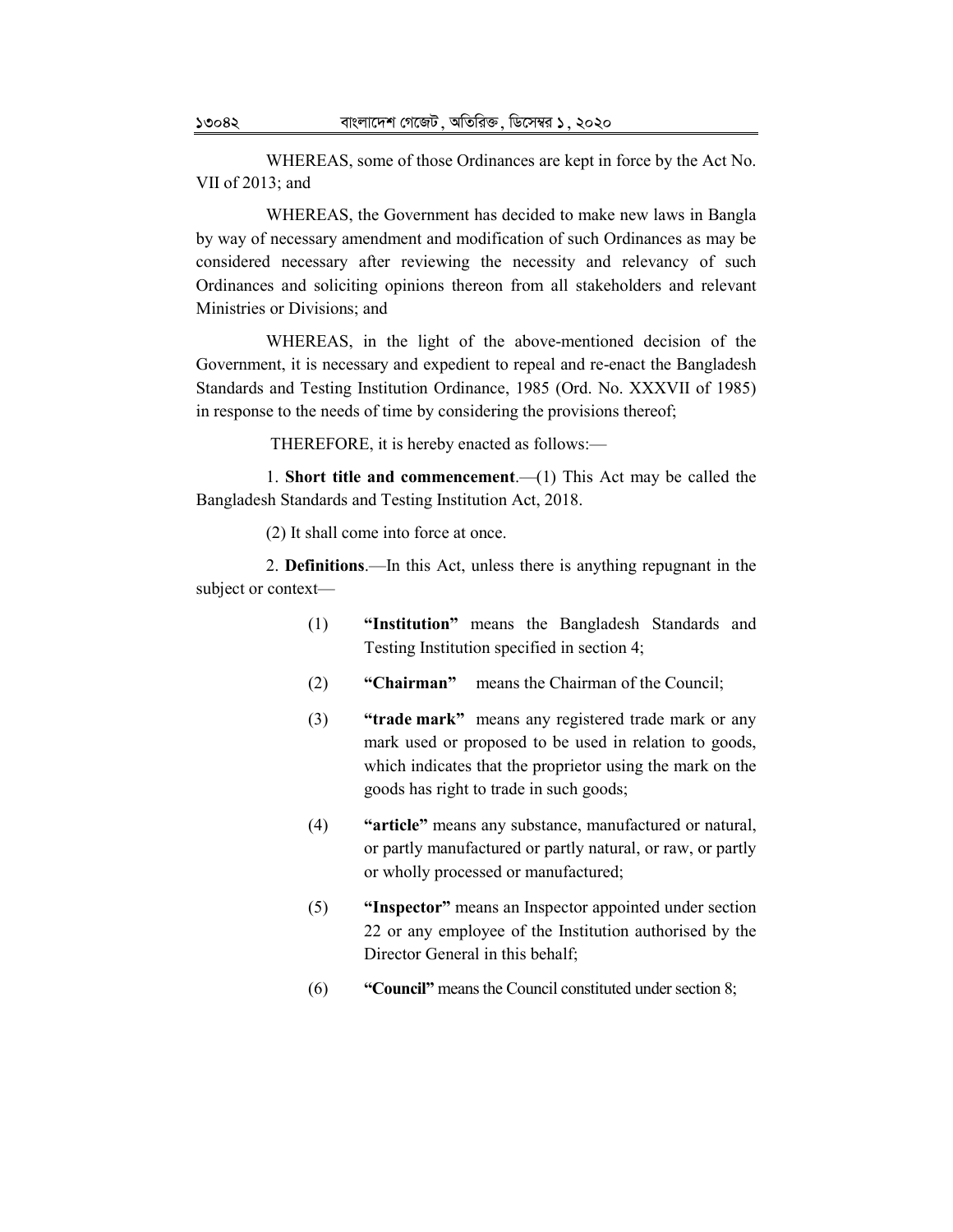- (7) **"process"** means the general practice, technique and mode of manufacture of any article;
- (8) **"regulations"** means regulations made under section 50;
- (9) **"fee"** means such fee or charge, as may be determined by the Institution by regulations, or any amount payable as fee under this Act;
- (10) **"Code of Criminal Procedure"** means the Code of Criminal Procedure, 1898 (Act No. V of 1898);
- (11) **"Bangladesh Standard"**, in relation to any article or process, means the national standard of Bangladesh established or published by the Institution, indicative of the quality of such article or process, and for the purpose of this clause, includes the following matters, namely:—
	- (a) any provisional standard; or
	- (b) any international standard adopted by the Institution;
- (12) **"rules"** means rules made under section 49;
- (13) **"person"** includes any person, company, association, partnership business, statutory or any other body, or any representative thereof;
- (14) **"Director General"** means the Director General of the Institution;
- (15) **"mark"** means a device, brand, heading, label, ticket, name, signature, word, letter, sign, number, combination of numeral ingredient or colour, and includes any combination thereof;
- (16) **"licence"** means a licence issued under section 16 to use the Standard Mark in relation to any article or process which conforms to the Bangladesh Standard;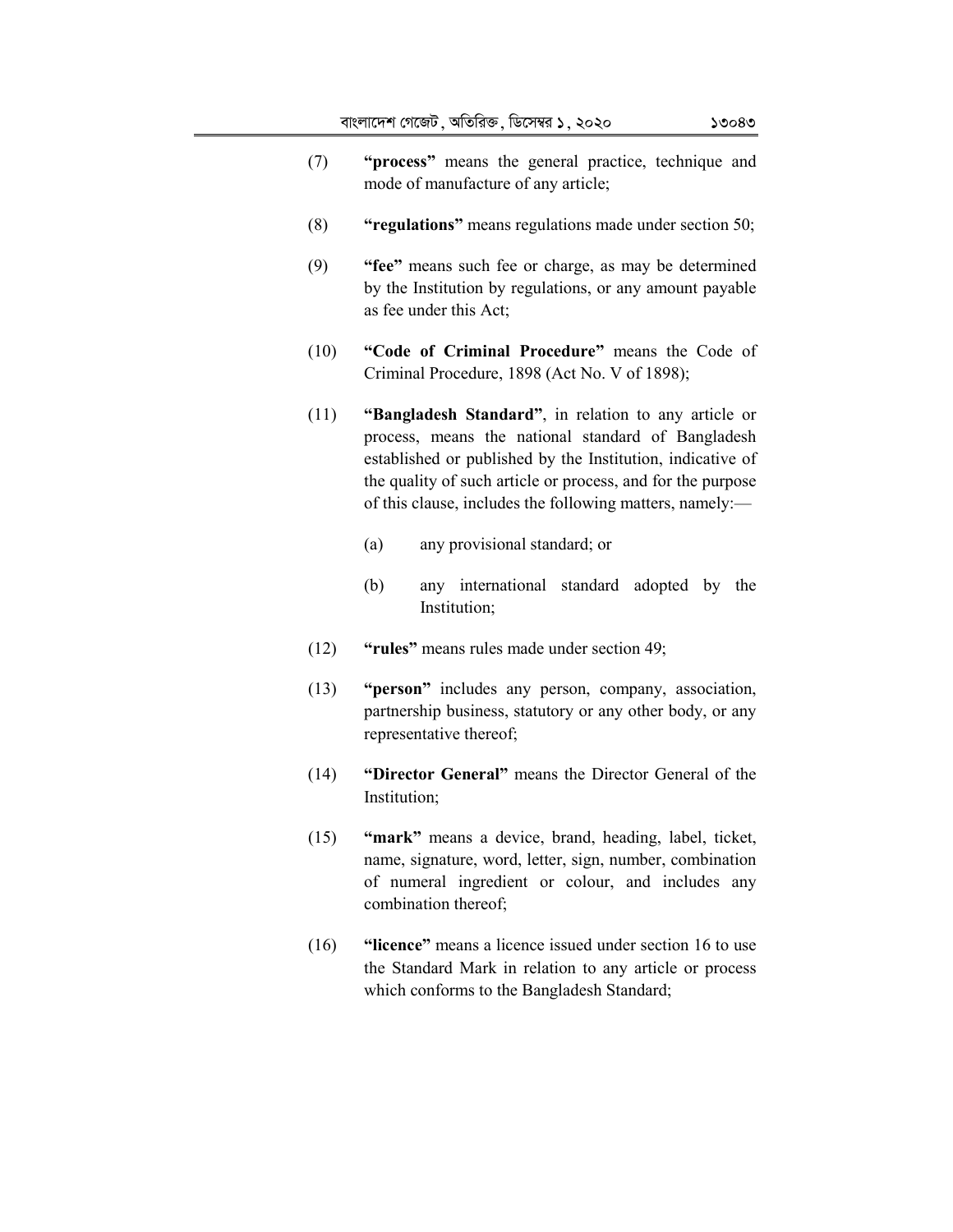- (17) **"label"** means the display of written, printed or graphic matter on an product or its container or tag, or the printed literature of the product or any other material affixed thereto for the purpose of giving information as to the identity, composition, ingredients, attributes, direction for use, characteristics, weight, quantity, price, date of manufacturing or expiry of such article;
- (18) **"grading"** means classification of a material in conformity with a standard prescribed by regulations;
- (19) **"simplification"** means reduction of unnecessary size and variety of a material;
- (20) **"Standard Mark"** means the Bangladesh Standards and Testing Institution Certification Mark specified by regulations to represent the Bangladesh Standard for the purpose of clause (k) of section 6.

3. **Not to prejudice the action taken under any other law**.—Any proceeding or action taken under this Act, or rules or regulations made thereunder shall be in addition to, and not in derogation of, the action taken under any other law.

4. **Establishment of the Institution**.—(1) For carrying out the purposes of this Act, the Bangladesh Standards and Testing Institution established under the Bangladesh Standards and Testing Institution Ordinance, 1985 (Ord. No. XXXVII of 1985) shall continue as if it had been established under this Act.

(2) The Institution shall be a body corporate having perpetual succession and a common seal with power, subject to the provisions of this Act, to acquire, hold and dispose of property, both movable and immovable, and shall by the said name sue and be sued.

5. **Head Office, etc**.—(1) The Head Office of the Institution shall be in Dhaka.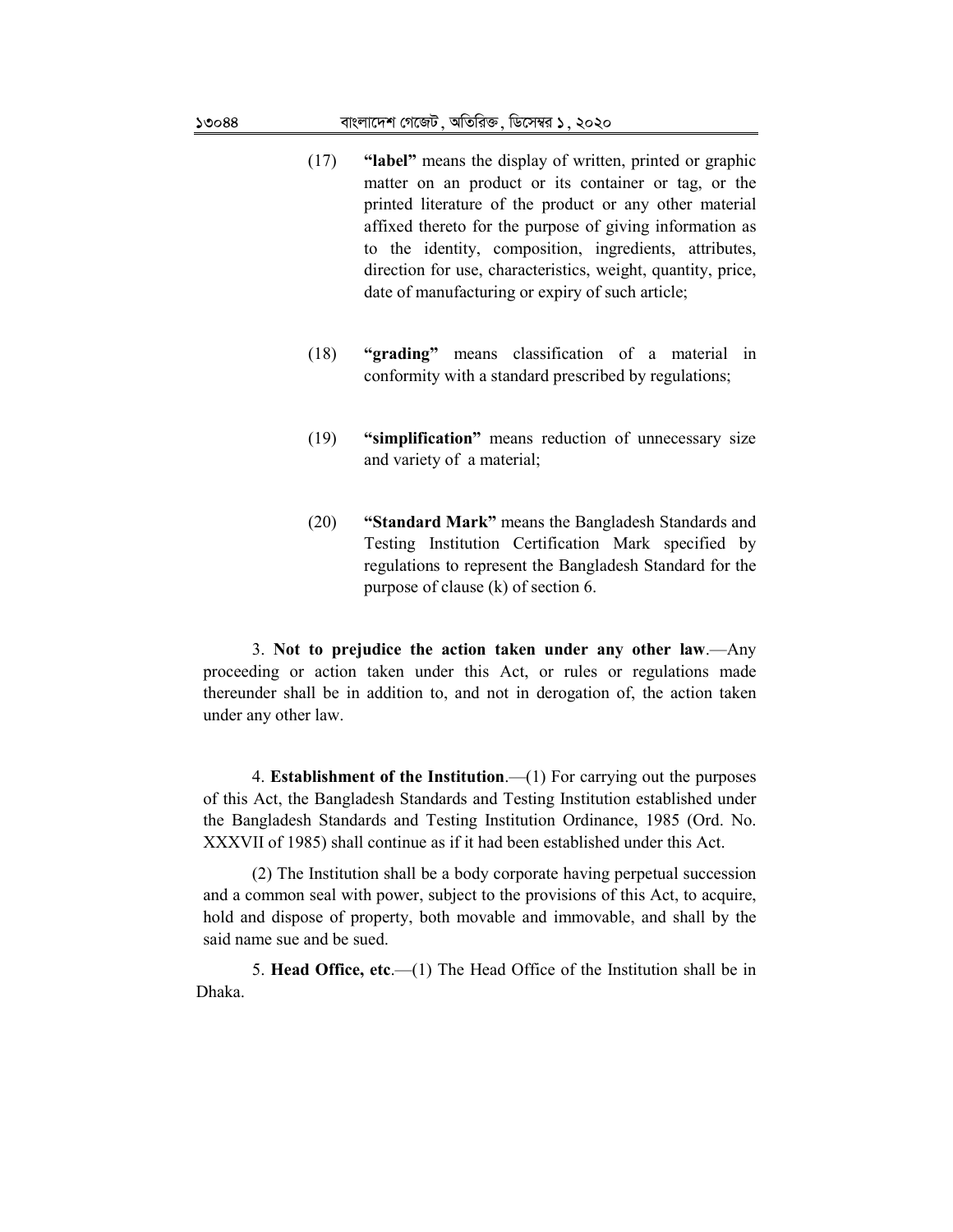(2) The Institution may, with the prior approval of the Government, establish its offices and branches at such other places as it may think fit.

6. **Functions of the Institution**.—The functions of the Institution shall be as follows, namely:—

- (a) to set up Bangladesh Standards of quality and dimensions and prepare and promote the general adoption of standards on national and international basis relating to commodities, products, structures, practices and productions, and withdraw, revise, alter and amend such standard from time to time;
- (b) to consider and recommend Bangladesh Standards to the Government for the measurement of length, weight, mass, volume and energy;
- (c) to take measures for standardisation, quality control, metrology, and simplification in industry and commerce, and to establish laboratories, and conduct activities on invention or research;
- (d) to secure that the producers and users comply with the Bangladesh Standards adopted by the Institution;
- (e) to implement the Bangladesh Standards through the administration of a national certification mark scheme or inspection of goods or both;
- (f) to provide or arrange facilities for examination, testing and inspection of product, process, system and practices for investigation, research or promotion of export that may be necessary, and for the purpose of this section, issue test report of any article relating to Bangladesh Standards and grading;
- (g) to certify the quality of commodities, produce and other articles including food materials, whether for local consumption, export or import;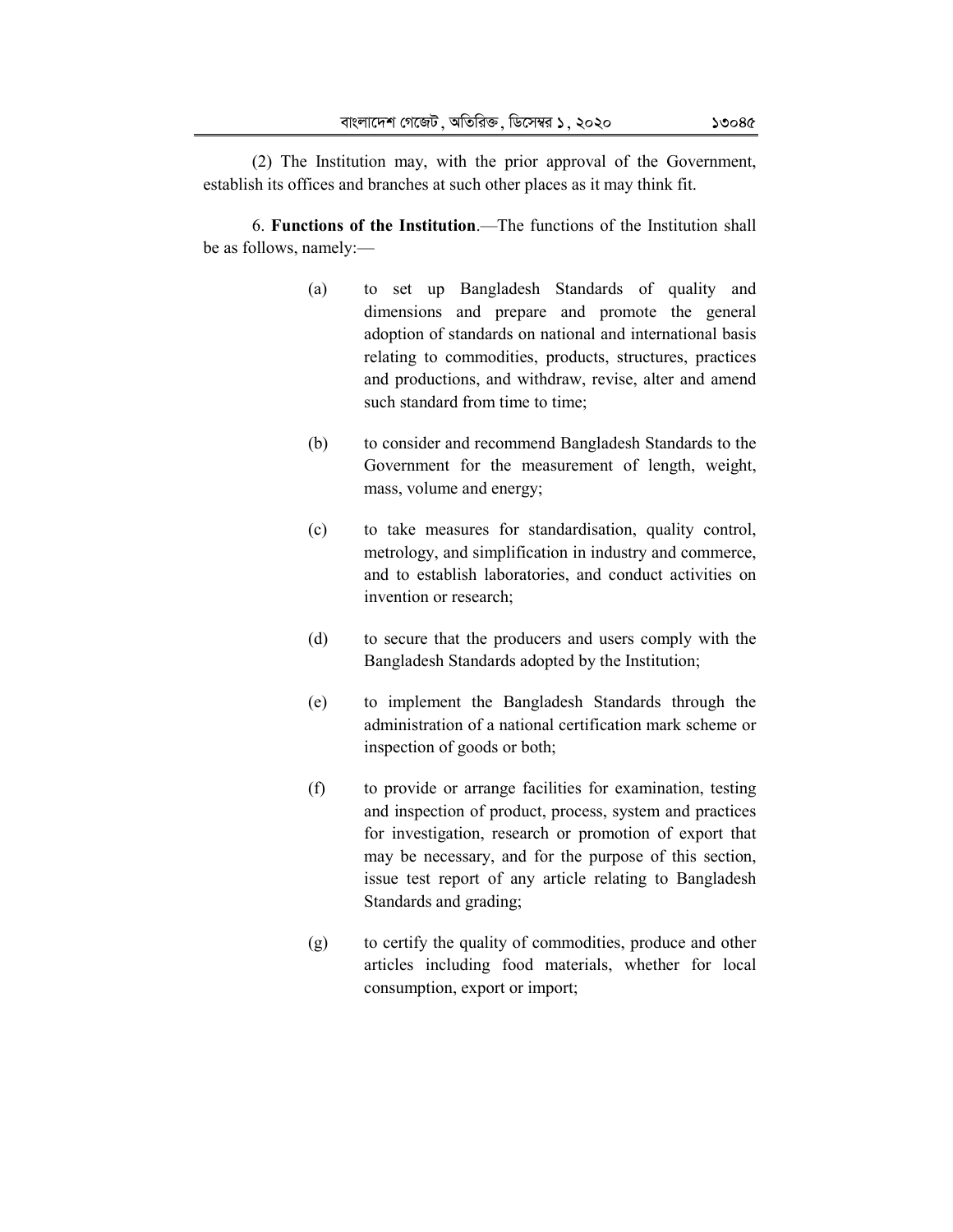- (h) to coordinate the efforts of producers and consumers for the improvement of any article, product or use thereof, appliance, process and method, so as to avoid the national waste of materials and time involved in production of unnecessary varieties of pattern, and sizes of articles and the same purpose;
- (i) to establish and publish, in such manner as may be prescribed by regulations, the Bangladesh Standard Specifications in respect of an article or process or code of practice;
- (j) to recognise, adopt or endorse, in such manner as may be prescribed by regulations, any standard established by any institution in Bangladesh or in any foreign country or by any international organisation as Bangladesh Standard in relation to any article or process;
- (k) to specify a standard mark to be called the Bangladesh Standards and Testing Institution Certification Mark which shall be of such design and special particulars as may be prescribed by regulations to represent the Bangladesh Standard;
- (l) to grant, renew, reject, suspend or cancel, in such manner as may be prescribed by regulations, a licence for the use of Standard Mark;
- (m) to make such inspection or take such samples of any product or substance as may be necessary to see whether any article or process in relation to which the Standard Mark has been used or proposed to be used conforms to the Bangladesh Standard or whether the Standard Mark has been improperly used in relations to any article or process with or without licence;
- (n) to utilise, with the permission of the owners, the services of laboratories other than those maintained by the Institution and approve such laboratories for the purpose of the Institution;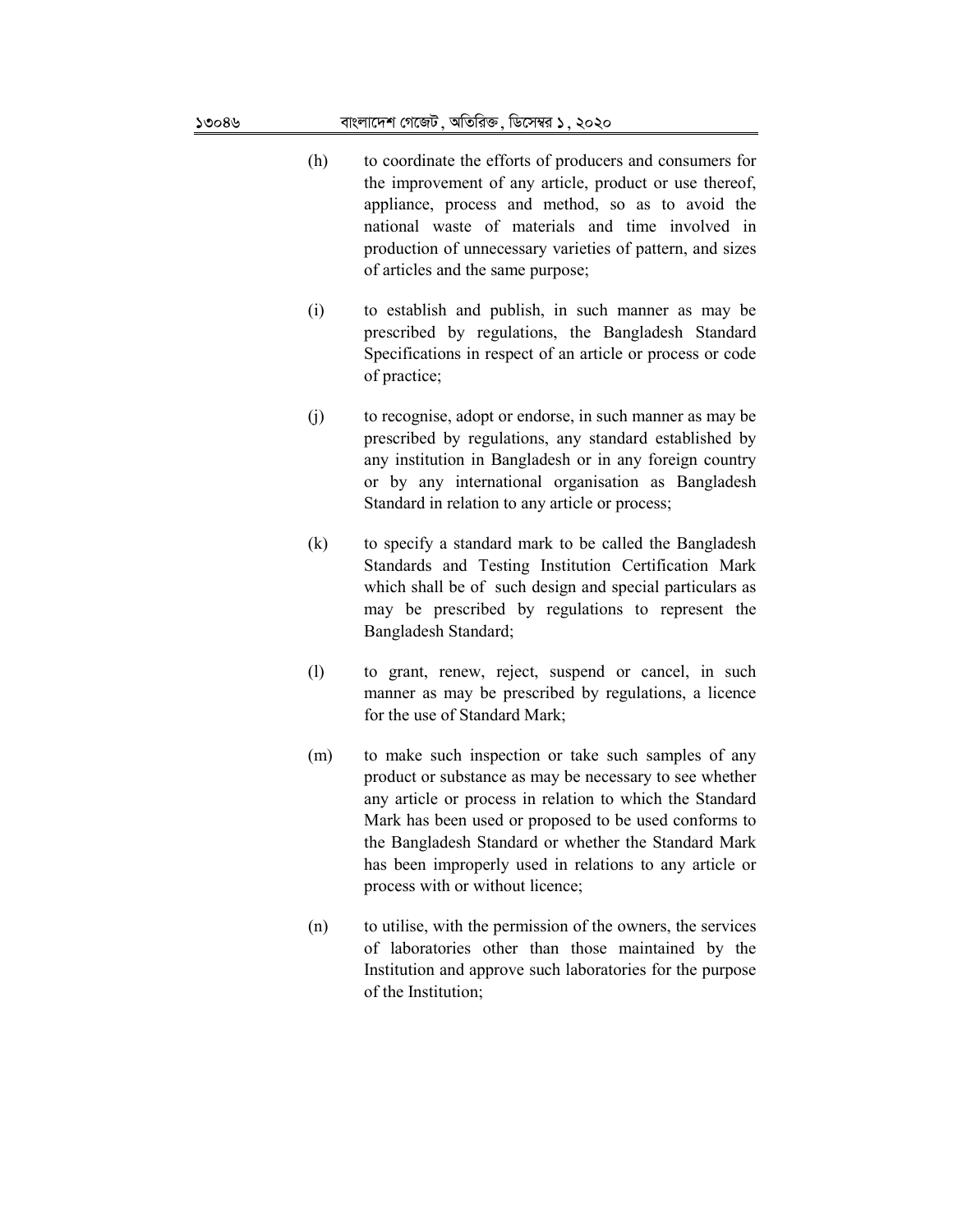- (o) to make arrangements, or provide for the facilities, for the testing and calibration of precision instruments, gauges and scientific apparatus and to issue certificate in regard thereto so as to conform with its standard;
- (p) to cooperate with any person, association or organisation outside Bangladesh having objectives similar to those for which the Institution has been established;
- (q) to grade and mark agricultural produce in accordance with the Agricultural Produce Grading and Marketing Act, 1937 (Act No. 1 of 1937) and the rules made thereunder for the purpose of export; and
- (r) to do all acts and things ancillary or incidental to the aforesaid functions.

7. **Direction and administration**.—(1) The direction and administration of the Institution shall vest in a Council, and the Council may exercise all powers and perform all functions which may be exercised and performed by the Institution.

(2) The Council shall, in discharging its duties and functions, follow this Act, rules and regulations made thereunder and the instructions given by the Government, from time to time.

8. **Composition of the Council**.—(1) The Council shall consist of the following members, namely:—

- (a) the Minister-in-charge of Ministry of Industries who shall also be the Chairman of the Council;
- (b) the State Minister, if any, Ministry of Industries who shall also be the first Vice-Chairman of the Council;
- (c) the Secretary, Ministry of Industries, who shall also be the second Vice-Chairman of the Council;
- (d) the Inspector General of Police;
- (e) the Chairman, Bangladesh Sangbad Sangstha, ex-officio;
- (f) Principal Information Officer, Department of Press Information;
- (g) the Chief Controller, Imports and Exports;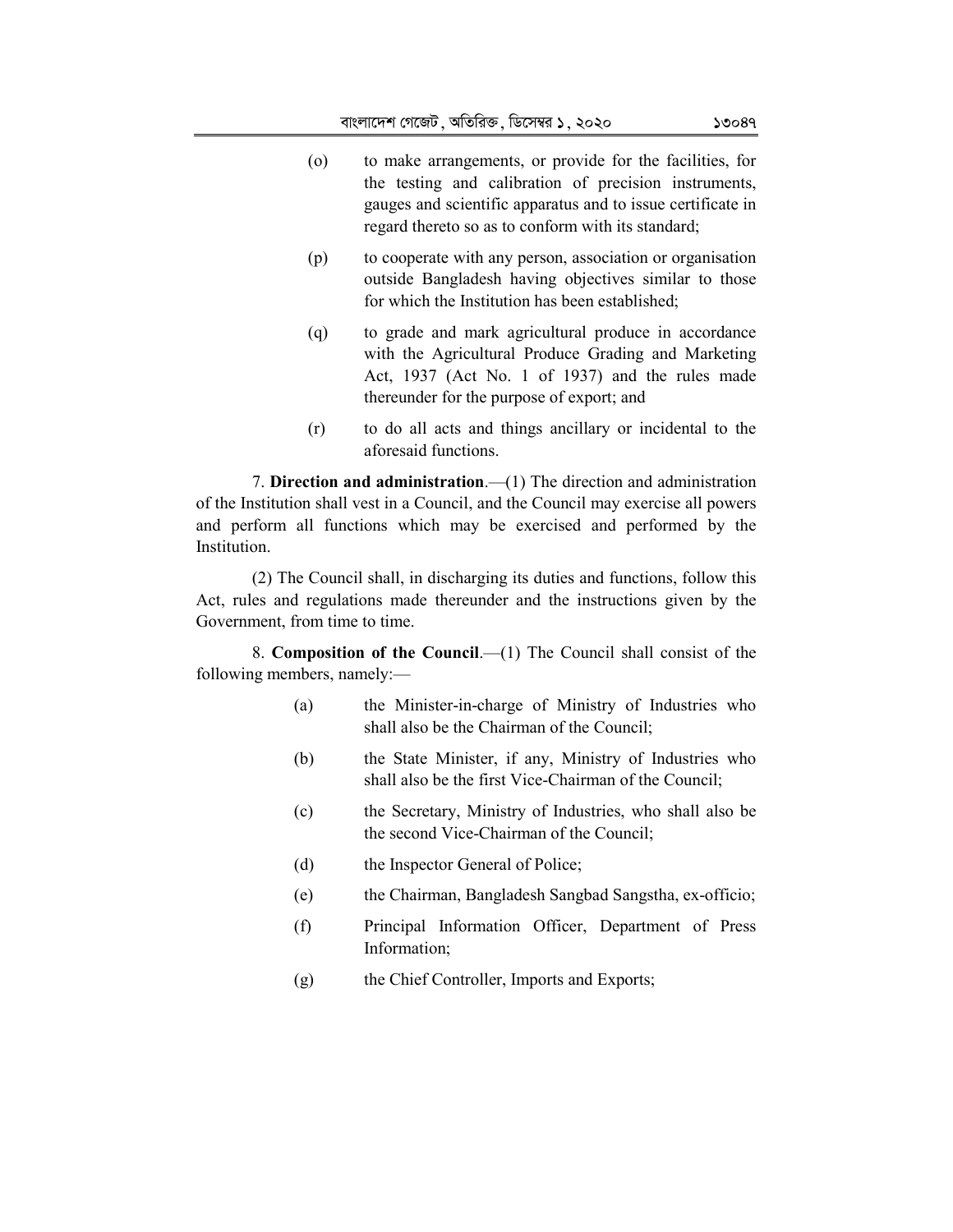| ১৩০৪৮ |                            | বাংলাদেশ গেজেট , অতিরিক্ত , ডিসেম্বর ১ , ২০২০                                                                                                                                                                    |
|-------|----------------------------|------------------------------------------------------------------------------------------------------------------------------------------------------------------------------------------------------------------|
|       | (h)                        | the Director General, Bangladesh Television;                                                                                                                                                                     |
|       | (i)                        | the Director General, Bangladesh Betar;                                                                                                                                                                          |
|       | (j)                        | one representative, not below the rank of Joint Secretary<br>of the Ministries or Divisions, as the case may be,<br>specified in Part-I of the Schedule nominated by the<br>respective Ministries and Divisions; |
|       | (k)                        | the President or the Chairman of the organisations<br>specified in Part-II of the Schedule;                                                                                                                      |
|       | $\left( \mathrm{l}\right)$ | the Chief Executive of the bodies specified in Part-III of<br>the Schedule; and                                                                                                                                  |
|       | (m)                        | the Director General, who shall also act as the Secretary<br>of the Council.                                                                                                                                     |

(2) A member nominated under sub-section (1) shall hold office for a term of 3 (three) years from the date of his nomination:

Provided that where a person is nominated as a member by reason of his holding an office or appointment, he shall cease to be such member when he ceases to hold that office or appointment.

(3) Any person nominated to be a member may, at any time, resign his office by writing under his hand addressed to the Chairman:

Provided that no resignation shall take effect until it has been accepted by the Chairman.

(4) No act or proceeding of the Council shall be invalid merely on the ground of the existence of any vacancy in, or any defect in the constitution of, the Council and no question shall be raised in respect thereof.

9. **Meetings of the Council**.—(1) The Council may, subject to the other provisions of this section, determine the procedure of its meetings.

(2) The meetings of the Council shall be held with the consent of the Chairman at such times and places as may be determined by him.

(3) All meetings of the Council shall be presided over by the Chairman, but in his absence, by the first Vice-Chairman, or in the absence of the Chairman and the first Vice-Chairman, the second Vice-Chairman or, in the absence of all of them, by a member elected for that purpose by the members present.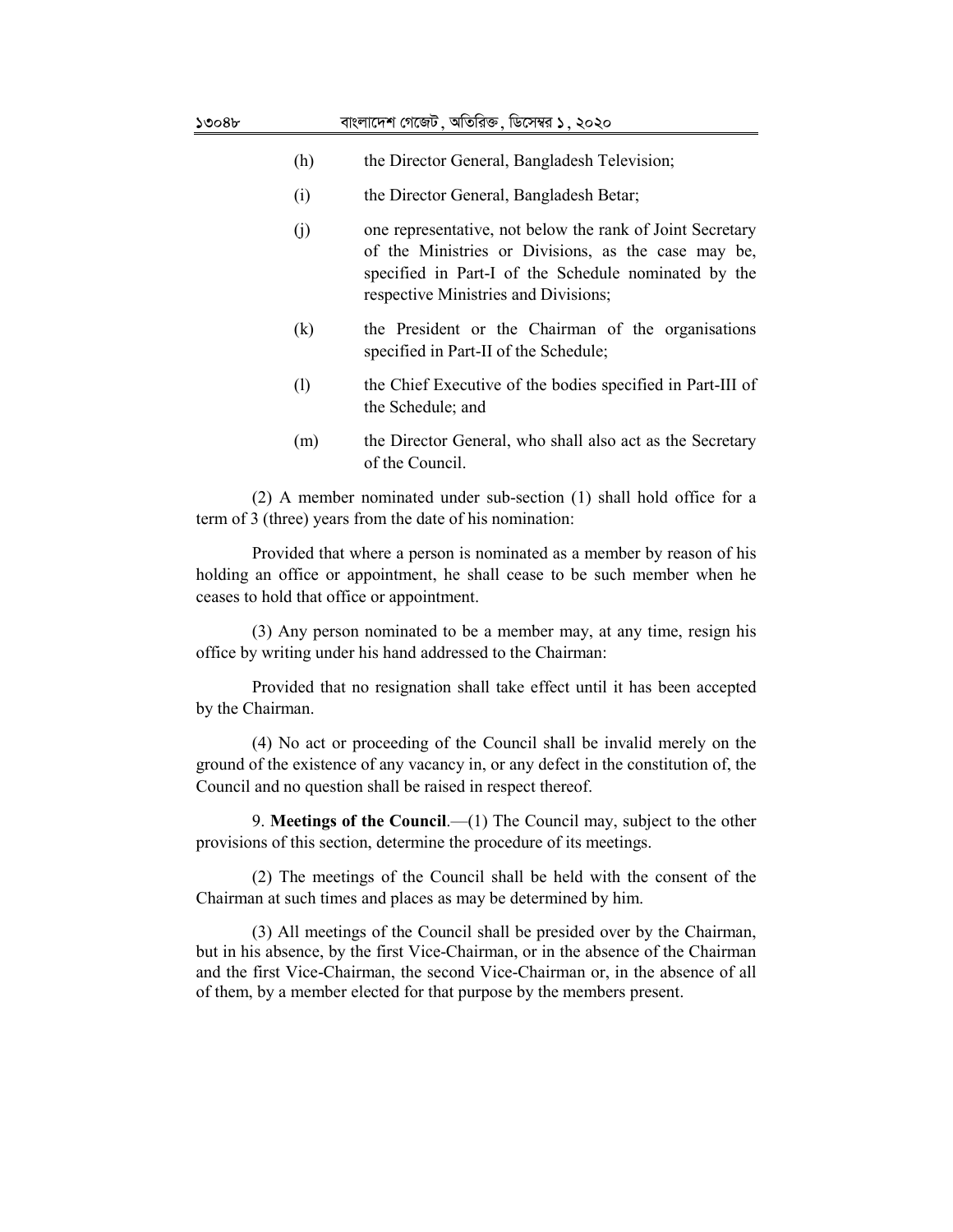(4) To constitute a quorum at a meeting of the Council, not less than 8 (eight) members shall be present, but in case of an adjourned meeting, no quorum shall be required.

(5) The decisions shall be taken by a majority of the votes of the members present.

(6) At a meeting of the Council, each member shall have one vote but, in the event of equality of votes, the person presiding over shall have a second or casting vote.

(7) At least one meeting of the Council shall be held in every 4 (four) months.

10. **Appointment of Committees**.—(1) The Council may, for efficient performance of its functions, appoint one or more Committees.

(2) The Council shall, for constitution of the Committees under subsection (1), determine the Chairman and the number of members of the Committee which may require.

(3) The Chairman and the members of the Committee shall hold office for such period as may be determined by the Council.

11. **Association with the Council, etc. of persons not being member.**—(1) The Council or a Committee appointed under section 10 may associate with itself any person whose assistance or advice may be desired for carrying out its functions.

(2) Any person associated with the Council or a Committee appointed under section 10 may take part in the discussion at a meeting of the Council or of the Committee, as the case may be, but he shall not have a right to vote.

12. **Director General**.—(1) There shall be a Director General of the Institution who shall be appointed by the Government on such terms and conditions as it may determine.

(2) The Director General shall be the Chief Executive of the Institution and be responsible for the proper administration of the Institution.

13. **Appointment of employees, etc**.—(1) The Institution may, subject to the organogram approved by the Government, appoint such number of employees as it considers necessary for efficient performance of its functions.

(2) The procedure of appointment, and the terms and conditions of service, of the employees of the Institution shall be prescribed by regulations.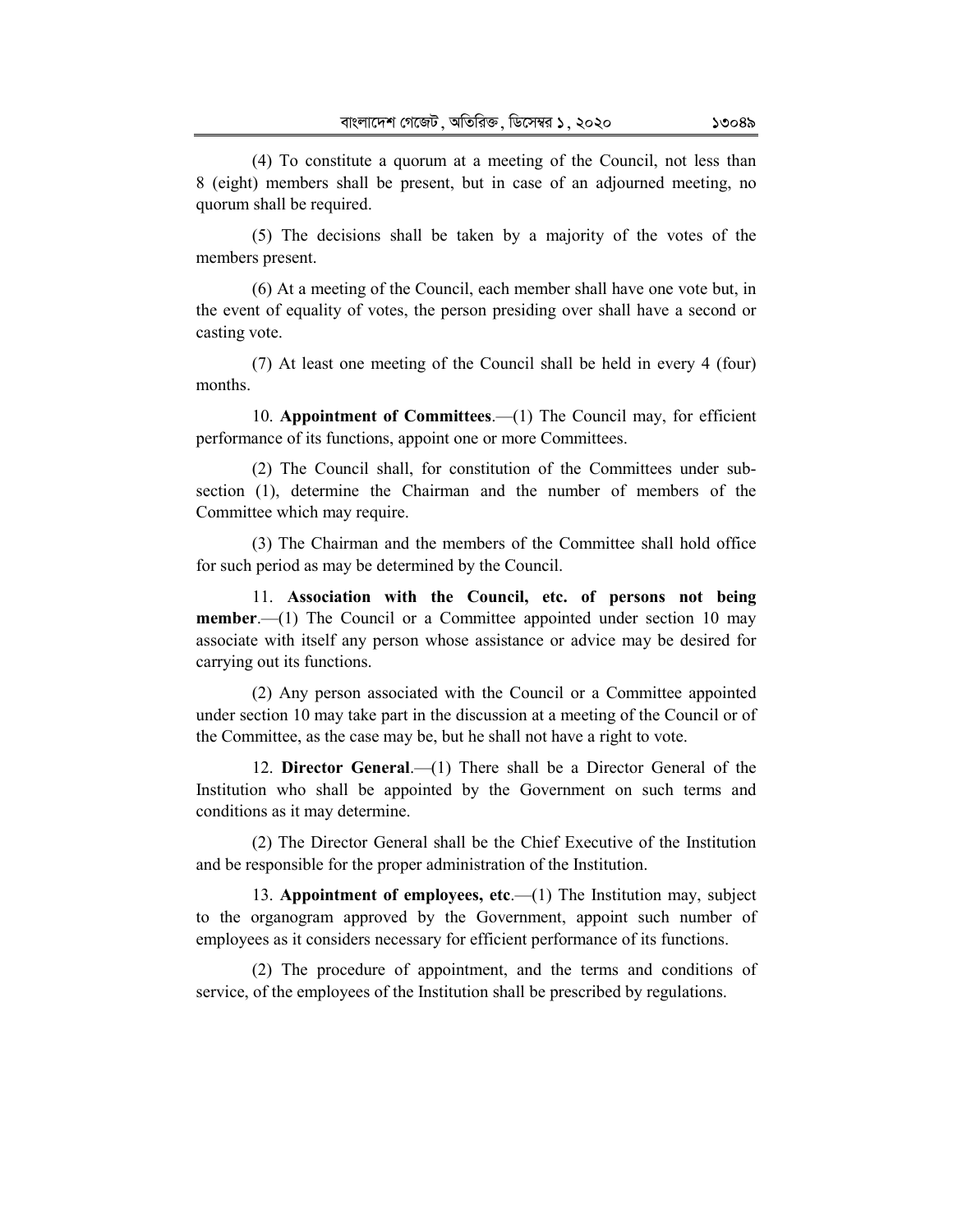14. **Authentication of orders and other instruments of the Institution**.—All orders and decisions of, and all other instruments issued by, the Institution shall be authenticated by the signature of such officers or employees as may be authorised in this behalf by the Council.

15. **Prohibition of use of Standard Mark without licence**.—(1) Except under a licence issued under section 16, no person shall use, in relation to any article or process, or in the title of any patent, or in any trade mark or design, the Standard Mark or any imitation thereof.

(2) Notwithstanding the holding of a licence under section 16, no person shall use, in relation to any article or process, the Standard Mark or any imitation thereof unless such article or process conforms to the Bangladesh Standard.

16. **Licence, etc**.—(1) If any person intends to use, in any article or process or in the title of patent, or in any trade mark or design, the Standard Mark, or where there is any obligation under section 20 or 21, he shall apply to the Institution, in such form and on payment of such fee as may be prescribed by regulations, for issue of a licence for such use.

(2) The Institution may issue a licence if, after such inquiry as it deems necessary, it is satisfied with the following matters, namely:—

- (a) the article or process in respect of which the Standard Mark is to be used conforms to the related Bangladesh Standard; and
- (b) there is arrangement for regular inspection or testing to ensure that the article or process concerned conforms to the Bangladesh Standard.

(3) A licence may be issued by the Institution in such form and on such conditions and subject to the payment of such fee as may be prescribed by regulations.

(4) A licence issued under this section shall remain valid for a period of three years.

(5) Notwithstanding anything contained in sub-section (4), the Institution may, after giving a reasonable opportunity of being heard, revoke a licence, if it is satisfied that any condition specified in the licence has been violated.

(6) Where the licence of a licencee is lost or destroyed otherwise, he may apply for a copy of the licence in such manner and subject to the payment of such fee as may be prescribed by regulations.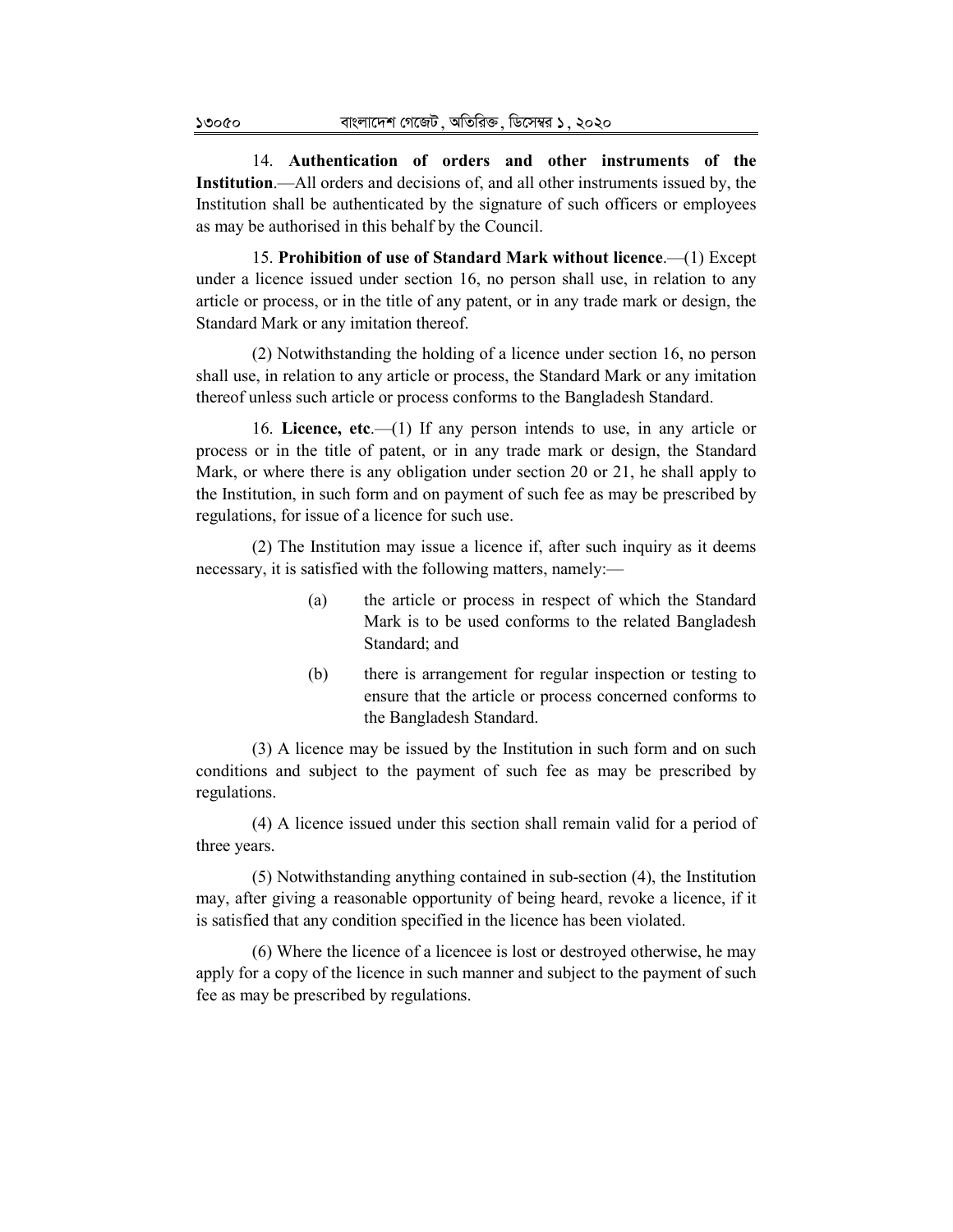(7) On receiving the application under sub-section (6), the Institution shall provide a copy of the licence in such manner and within such time as may be prescribed by regulations.

17. **Approval of clearance**.—The Institution may, in such manner and on payment of such fee as may be prescribed by regulations, issue the clearance of the standard of quality for any article imported.

18. **Prohibition of use of certain names, etc**.—Except in such cases and under such conditions as may be prescribed by regulations, no person shall, without prior sanction of the Institution, use the following names, expressions or marks, namely:—

- (a) any name which so nearly resembles the name of the Institution as to deceive or likely to deceive the public or the expressions like "Bangladesh Standard" or "Bangladesh Standard Specification" or similar expressions; or
- (b) any mark or trade mark containing the expressions of "Bangladesh Standard" or "Bangladesh Standard Specification" or any abbreviation of such expressions.

**Explanation**.—For the purpose of this section, "specification" means the description of any article or process mentioning, as far as possible, the nature, standard, strength, accuracy, blending, quantity, volume, weight, classification, durability, manufacturing authority, ingredients, source, method of manufacturing or other characteristics so as to differentiate such article or process from any other article or process.

19. **Prohibition of registration in certain cases**.—(1) Notwithstanding anything contained contrary in any other law for the time being in force, no registering authority shall register any company, institution or body of persons or trade mark or design bearing any name or mark, the use of which may contravene the provisions of section 15 or 18.

(2) If any question arises as to whether the use of any name or mark is in contravention of the provisions of section 15 or section 18, the registering authority shall refer the question to the Government, and the decision of the Government thereon shall be final.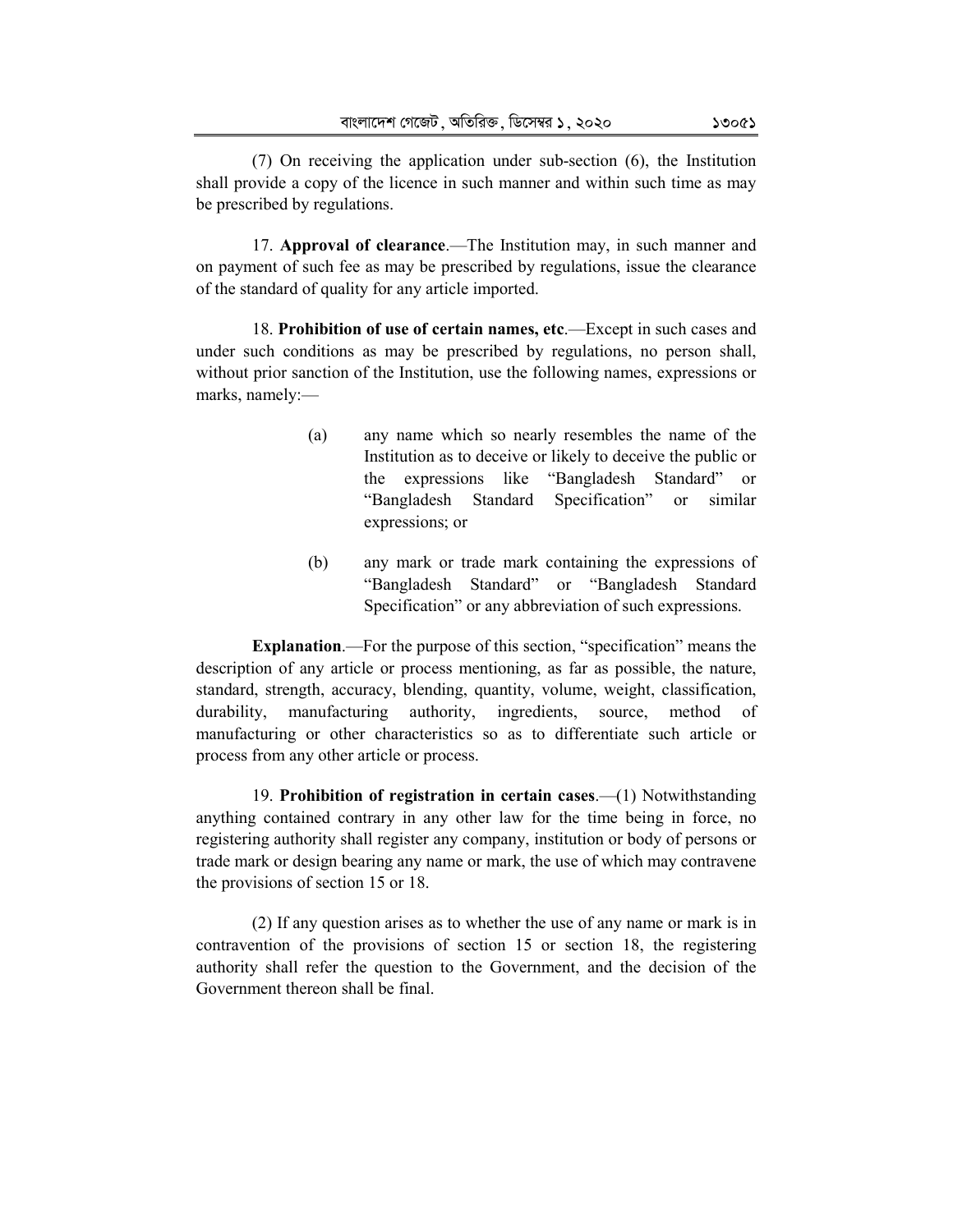**Explanation.**—For the purpose of this section, "registering authority" means any authority competent under any law for the time being in force, to register a company, institution or body of persons or any trade mark or design or to provide the patent.

20. **Power to prohibit or restrict export of certain articles**.—(1) The Government may, in consultation with the Institution, by notification in the official Gazette, subject to the conditions and exceptions mentioned in the notification, prohibit or restrict or otherwise control the taking out of Bangladesh of articles of any specified description which do not bear the Standard Mark or follow general practices, including trade practices, and procedures connected with the export of such articles.

(2) No article of the specified description shall be taken out of Bangladesh except in accordance with the conditions of a licence to be issued by an employee authorised in this behalf by the Government.

(3) All articles, to which any notification under sub-section (1) applies, shall be deemed to be restricted or prohibited under section 16 of the Customs Act, 1969 (Act No. IV of 1969) and all provisions of the said Act shall have effect accordingly.

21. **Power to prohibit the sale, distribution, commercial advertisement etc. of certain articles**.—(1) The Government may, in consultation with the Institution, by notification in the official Gazette, prohibit, with effect from such date as may be specified in the notification, the sale, distribution and commercial advertisement of any article specified therein which does not conform to the Bangladesh Standard established by the Institution in relation to that article:

Provided that the date specified in the notification shall not be a date earlier than 2 (two) months from the date of publication of the notification.

(2) The Government may, by notification in the official Gazette, require any article which conforms to the Bangladesh Standard to be marked with the Standard Mark.

**Explanation**.—For the purpose of this section,—

- (a) where any article, or cover or label attached thereto, is marked with the Standard Mark, such article shall be deemed to be marked with the Standard Mark; and
- (b) "cover", mentioned in clause (a), means any stopple, barrel, bottle, container, box, crate, cover, capsule, case, frame, packet, or any other receptacle.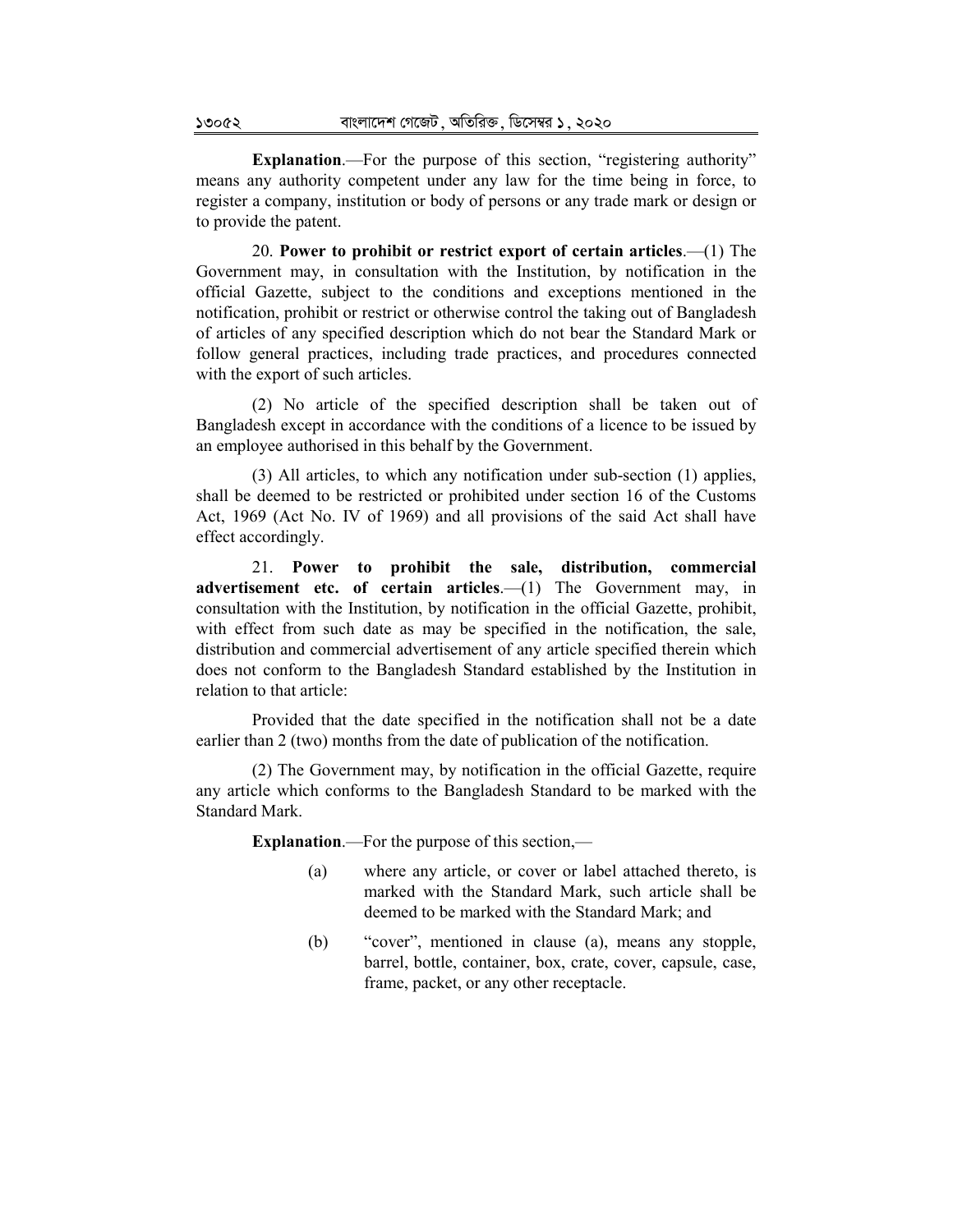22. **Inspectors**.—(1) The Institution may appoint as many Inspectors as may be necessary for the purpose of inspecting whether the Bangladesh Standard Mark has been improperly used in respect of any article or process or in the title of any patent, or in any trade mark or design and for the purpose of discharging such other duties as may be assigned to them.

(2) Subject to the regulations made under this Act, an Inspector shall have the following powers, namely:—

- (a) to inspect any operation carried on in connection with any article or process in relation to which the Standard Mark has been used;
- (b) to take the sample of any substance or material, or of article used in any article or process, in relation to which the Standard Mark has been used;
- (c) to search, seize or investigate in respect of an offence under this Act as a Police Officer of the rank of Sub-Inspector; and
- (d) to exercise other powers.

(3) Every Inspector shall be furnished by the Institution with a certificate of appointment as an Inspector, and the certificate shall, on demand, be produced by the Inspector.

23. **Power to obtain information, etc**.—Every licencee shall supply the Institution with such samples, and with such information of any material or substance used in any article or process, as the Institution may require.

24. **Delegation of powers**.—The Institution may, by general or special order in writing, delegate any of its powers, in such circumstances and under such conditions, if any, as may be specified in the order, to the Chairman or the Director-General or any member of the Council or any officer of  $9<sup>th</sup>$  grade or above.

25. **Appeals**.—(1) Any person aggrieved by an order passed under clause (I) of section 6 may prefer an appeal to the Government within 3 (three) months from the date of receipt of the decision or within such further time as may be allowed by the Government by notification in the official Gazette, on payment of such fee as may be prescribed by regulations.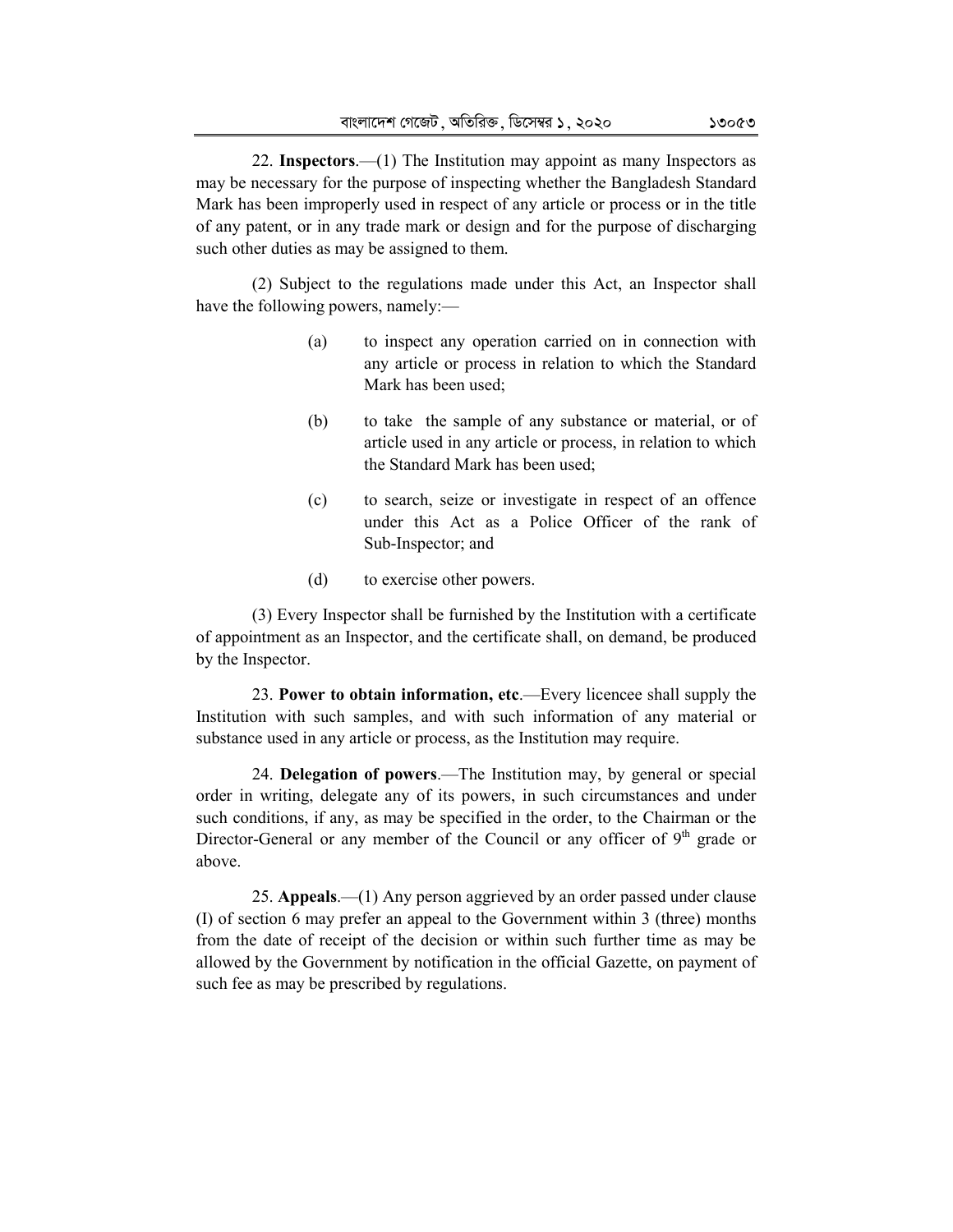(2) The Government may call for relevant papers from the Institution and, after conducting such inquiry into the matter as it considers necessary, pass an order and any such order passed by the Government shall be final.

26. **Certain matters to be kept confidential**.—(1) Any information obtained by an Inspector or by a member of the Council or any employee of the Institution from any statement made or information supplied or in any evidence given or from inspection made under the provisions of this Act shall be treated as confidential.

(2) Notwithstanding anything contained in sub-section (1), nothing in this section shall apply to the disclosure of any information for the purpose of prosecution under this Act.

27. **Penalty etc. for contravention of sections 15, 18 or 19**.—(1) If any person contravenes any provision of section 15, 18 or 19, such act of that person shall be an offence, and for this he shall be punished with imprisonment for a term which may extend to 2 (two) years, or with fine which may extend to 1 (one) lac Taka, but not less than 25 (twenty five) thousand Taka, or with both.

(2) The Court sentencing a person under sub-section (1) may direct that the property in respect of which the provisions of the Act have been contravened shall be forfeited to the Government.

28. **Penalty for contravention of section 20**.—If any person contravenes the provisions of any notification issued under section 20 or any condition of a licence issued thereunder, such act of that person shall be an offence, and for this he shall, without prejudice to the confiscation or penalty to which he may be liable under the provisions of the Customs Act, 1969 (Act No.IV of 1969), as applied by sub-section (3) of section 20, be punished with imprisonment for a term which may extend to 1 (one) year, or with fine which may extend to 50 (fifty) thousand Taka, but not less than 10 (ten) thousand Taka, or with both.

29. **Penalty for contravention of section 21**.—If any person contravenes the provisions of any notification issued under section 21, such act of that person shall be an offence, and for this he shall be punished with imprisonment for a term which may extend to 4 (four) years, or with fine which may extend to 2 (two) lac Taka, but not less than 50 (fifty) thousand Taka, or with both.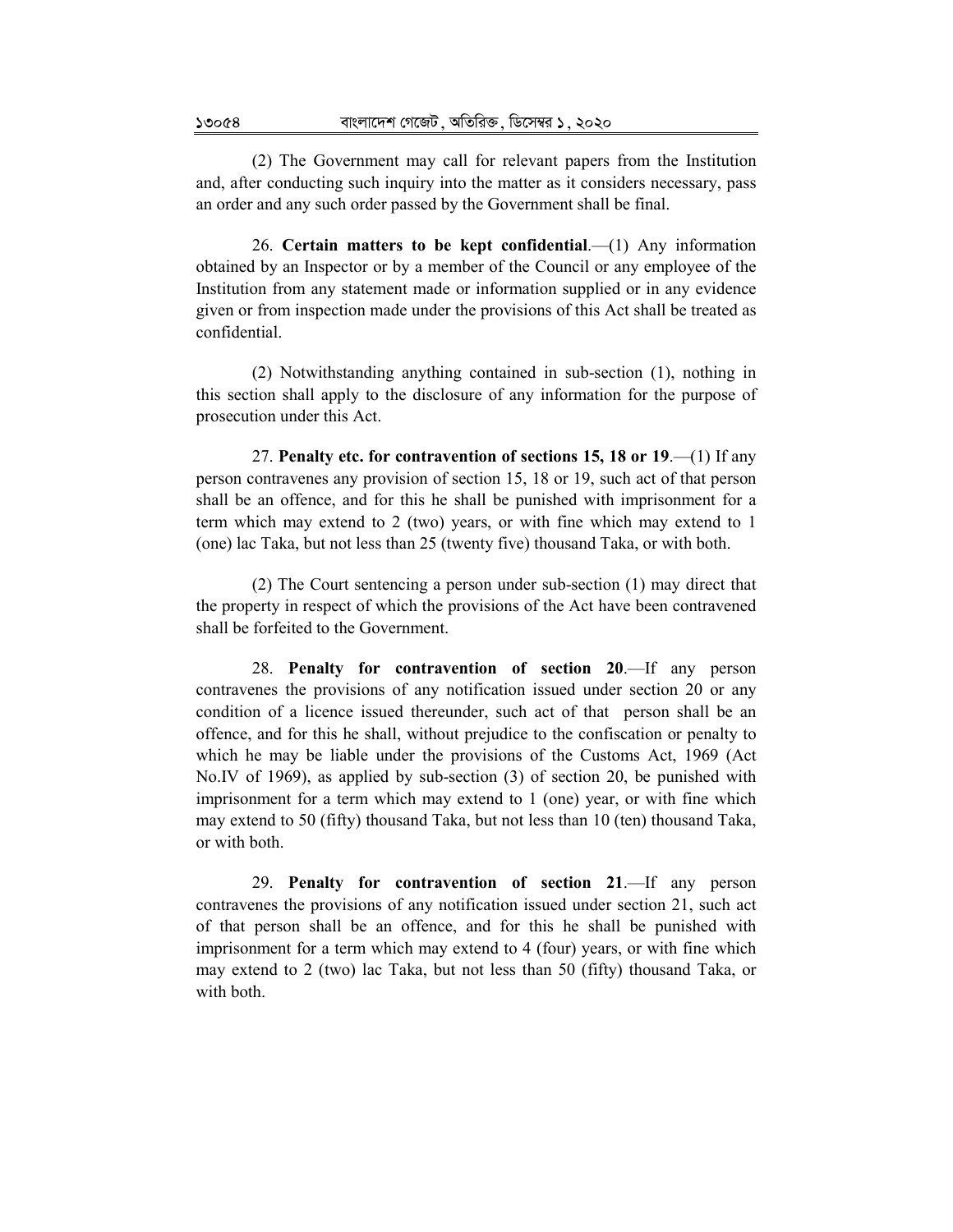30. **Penalty for obstructing any Inspector in discharge of his functions**.—If any person willingly obstructs, or gives false information to, any Inspector while discharging his public duties, such act of that person shall be an offence, and for this he shall be punished with imprisonment for a term which may extend to 1 (one) year, or with fine which may extend to 50 (fifty) thousand Taka, but not less than 10 (ten) thousand Taka, or with both.

31. **Penalty for other offences**.—If any person contravenes any provision of this Act or rules or regulations made thereunder, such act of that person shall be an offence, and for this he shall, if no other penalty is provided by any section of this Act for such contravention, be punished with fine which may extend to 1 (one) lac Taka, but not less than 25 (twenty five) thousand Taka, or with both.

32. **Penalty for repetition of offence**.—If any person convicted for any offence under this Act again commits the same offence, he shall be punished with twice of the maximum penalties provided for such offence.

33. **Cognizance of offence**.—No Court shall take cognizance of any offence punishable under this Act except upon a complaint made in writing by an Inspector authorised by the Government or the Institution.

34. **Trial of offence**.—(1) Notwithstanding anything contained in the Code of Criminal Procedure, the offences under this Act shall, subject to the provisions of sub-section (2), be triable by the Court of Magistrate of first class or, as the case may be, by the Court of Metropolitan Magistrate in any Metropolitan area.

(2) In case of repetition of an offence mentioned in section 29 or in any other section, as the case may be, it shall be tried by the Sessions Judge under the Code of Criminal Procedure.

35. **Application of the Mobile Court Act, 2009**.—Notwithstanding anything contained in any other law for the time being in force, the Mobile Court may, for the purpose of the Mobile Court Act, 2009 (Act No. LIX of 2009), hereinafter referred to as the said Act, impose punishment for any offence under this Act, subject to being included in the Schedule of the said Act.

36. **Special Power of the Magistrate to impose fine**.—Notwithstanding anything contained in section 32 of the Code of Criminal Procedure, a Magistrate of first class or, as the case may be, a Metropolitan Magistrate may, when imposing fine mentioned in any section under this Act on any person, impose the same fine as mentioned in such section.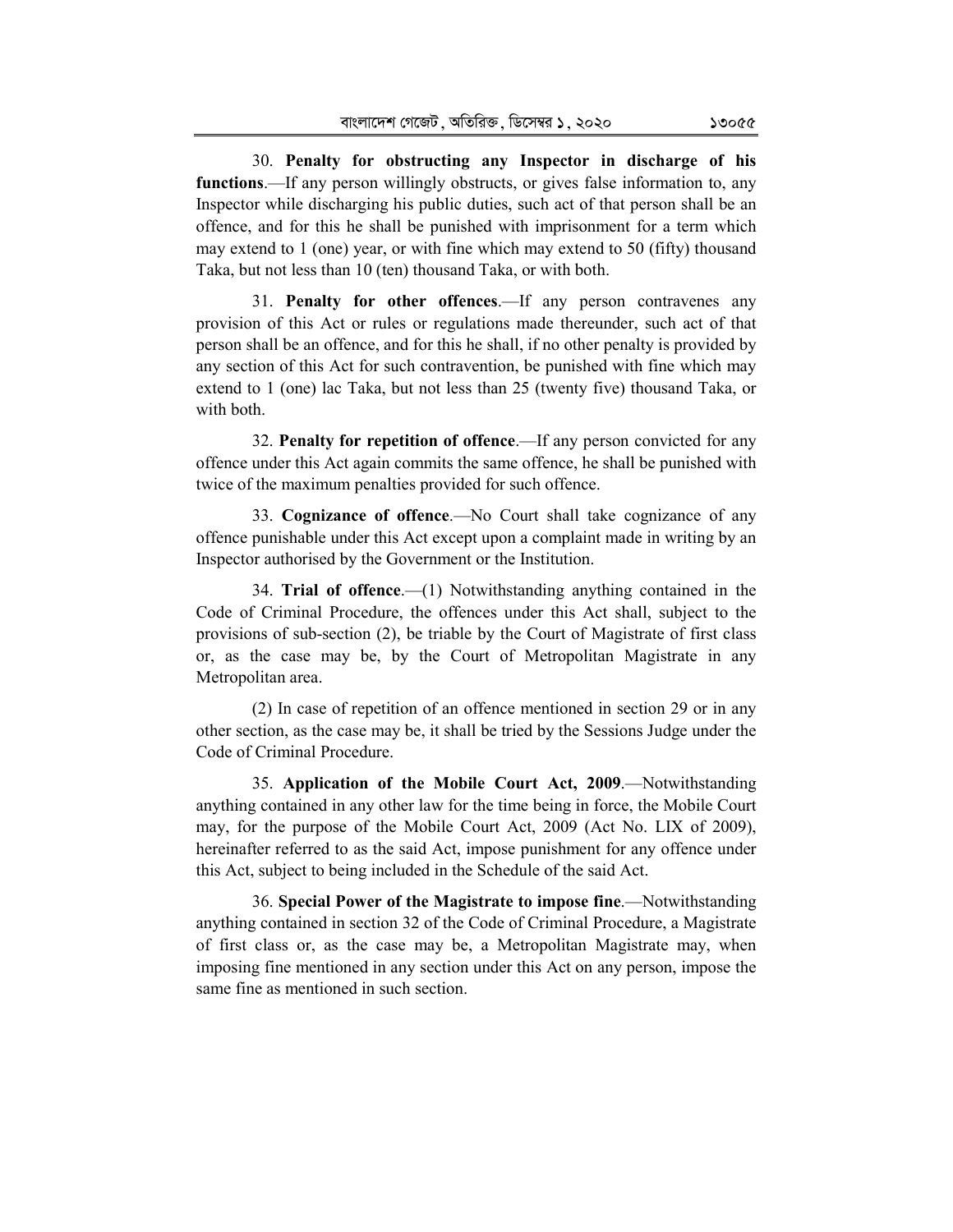37. **Articles liable to confiscation**.—(1) Whenever any offence under this Act is committed, the article or thing, in respect of which or by which such offence has been committed, shall be liable to confiscation.

(2) Any article liable to confiscation under this Act shall, as soon as the order for confiscation under sub-section (2) of section 27 has been made, be delivered to the Director General or any Officer of the Institution authorised by the Director General in this behalf and he shall arrange its destruction or disposal in such manner as may be prescribed by regulations.

38. **Power to close factory etc**.—(1) If after examination, it is found that any article which does not conform to the Bangladesh Standard established by the Institution in relation to that article, or step has been taken to take or send it out of Bangladesh without conforming to the conditions set out under section 20 or any article, in respect of which obtaining licence under section 21 is necessary, is being sold or distributed or advertised commercially, the Director General or any employee of the Institution authorised by him may, by an order in writing, close, in such manner as may be prescribed by regulations, the factory producing such articles or the premises where such articles are stored.

(2) Any person against whom an order of closure has been made under sub-section (1) may appeal to the Government within 30 (thirty) days from the date of such order.

**Explanation.**—For the purpose of this section "premises" includes the following place, warehouse, dwelling house, vehicle, etc., namely:—

- (a) a place where any business, industry, production or trade is carried on by a person, whether by himself or through an agent, by whatever name called;
- (b) a warehouse, godown or other place where any article or articles are stored, exhibited or traded;
- (c) a dwelling house, if any part of it is used for the purpose of carrying out any business, industry, production or trade; and
- (d) a vehicle or vessel or any other mobile device, with help of which any trade or business is carried on.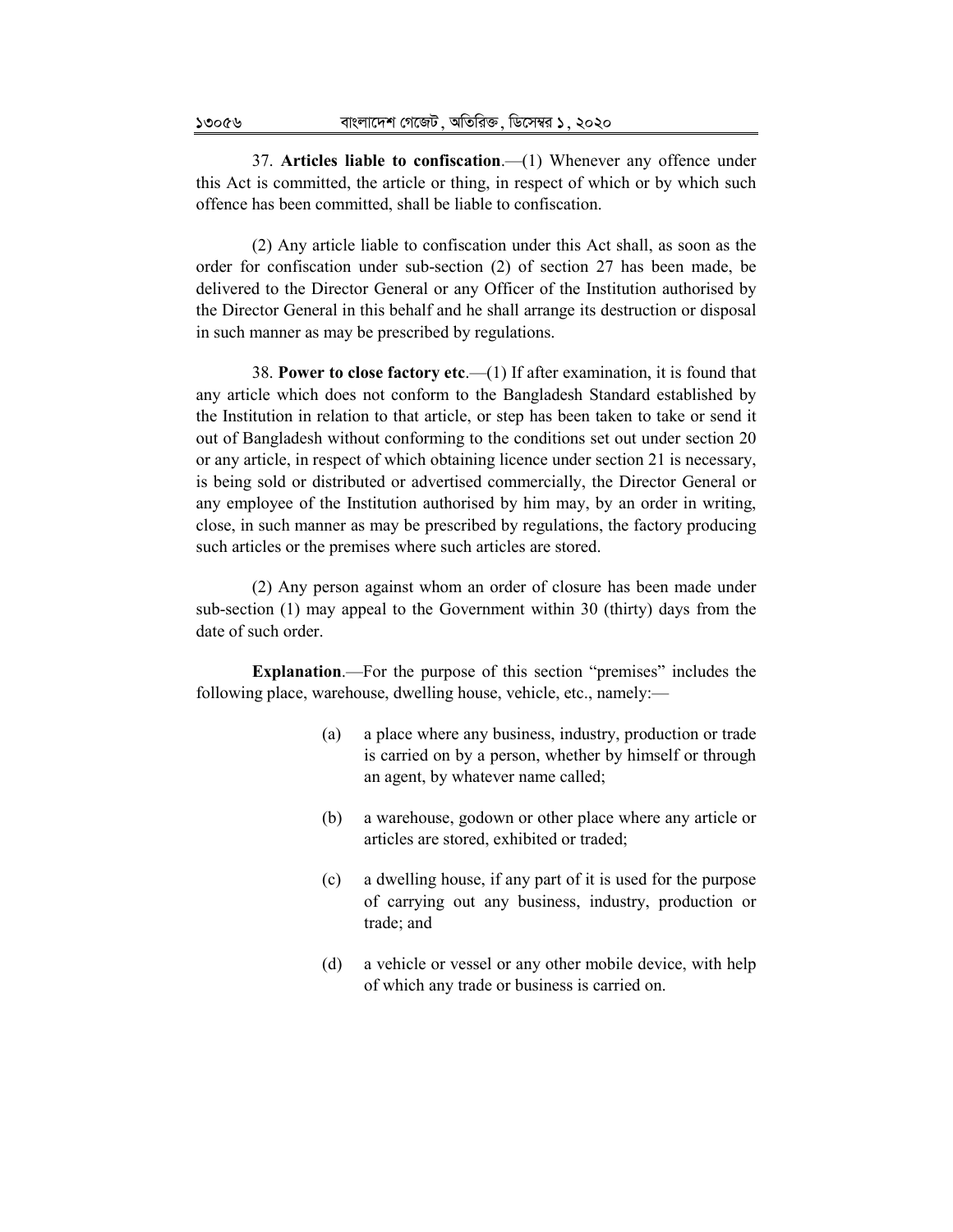39. **Taking assistance of law enforcing agencies and other authorities**.—The Director General or any employee of the Institution authorised by him may, for the purpose of enforcing the powers or performing the functions under this Act or any other law to be enforced by the Institution, request any law enforcing agency or other government or statutory authority to provide necessary assistance, and the agency or authority shall, on such request, be bound to provide such assistance.

40. **To provide service by the Institution, etc**.—Notwithstanding anything contained in section 6,—

- (a) if any person or organisation applies to the Institution for examination of anything in relation to test, measuring or quality control of any article within the functions of the Institution, or requests it to provide information relating thereto, the Institution may, on receiving prescribed fee, provide the report and information after such examination;
- (b) on an application made by the Government or any public body under clause (a), the Institution shall provide the report or information on priority basis; and
- (c) notwithstanding anything contained in clauses (a) and (b), any person or organisation may apply to the Institution for examination of anything in relation to standard, test, measuring or quality control of any article not within the functions of the Institution, and the Institution may, subject to its capability, on receiving prescribed fee, provide the report and information after such examination.

41. **Funds of the Institution**.—(1) There shall be a fund of the Institution and money received from the following sources shall be credited to the fund, namely:—

- (a) grants and loan received from the Government;
- (b) income from investment of money, royalties and properties of the institution; and
- (c) all other incomes of the Institution.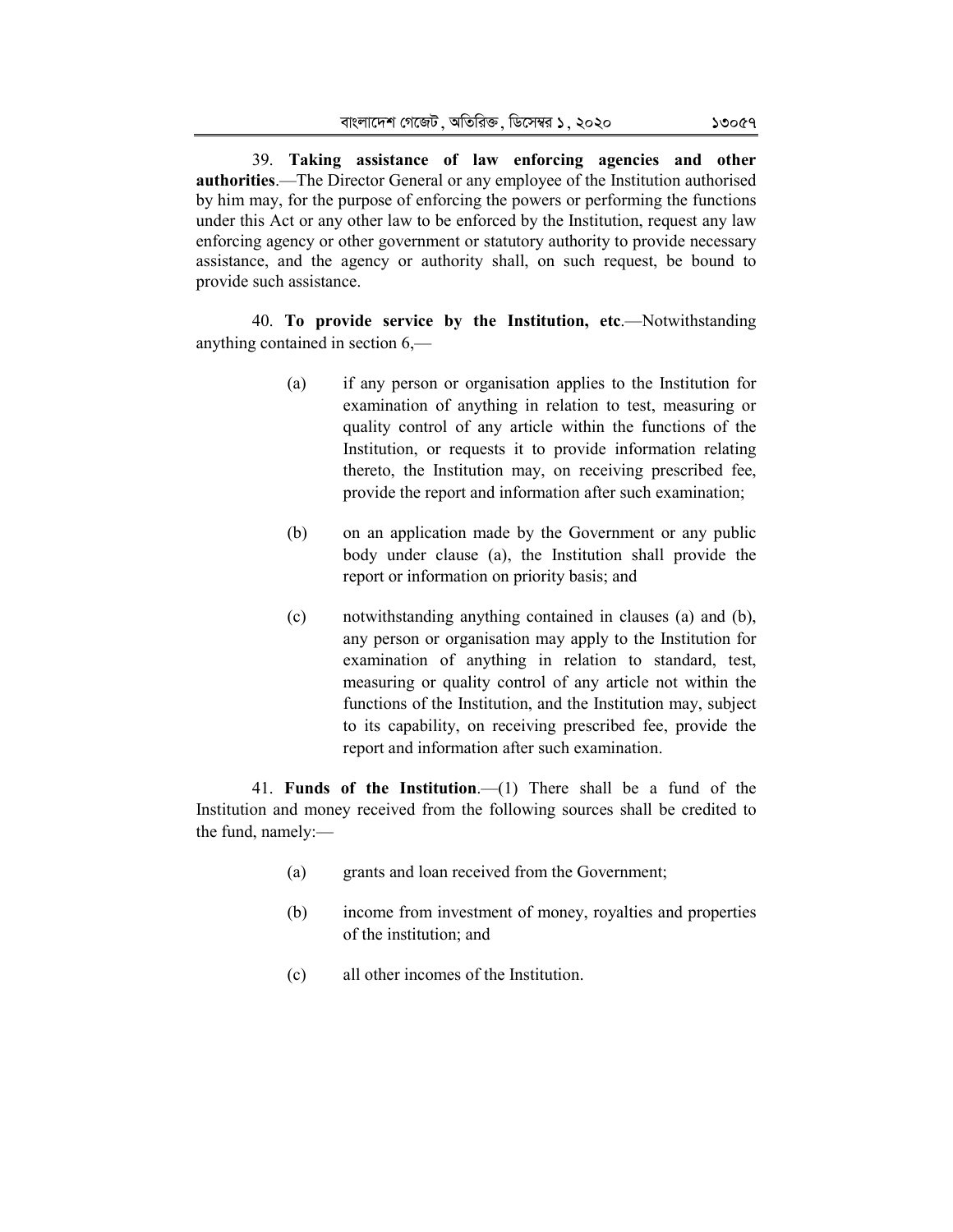(2) All moneys of the fund shall be kept by the Institution in any Scheduled Bank in the name of the Institution and the fund shall be operated in such manner as may be prescribed by rules:

Provided that for the purpose of this sub-section, until rules are made, the fund may be operated in such manner as may be determined by the Council.

**Explanation**.—For the purpose of this section, "Scheduled Bank" means a Scheduled Bank as defined in Article 2(j) of the Bangladesh Bank Order, 1972 (P.O. 127 of 1972).

(3) All necessary expenditure of the Institution may be met out of the fund in accordance with the government rules and regulations:

Provided that the surplus money of the fund, if any, after making provision of necessary sum for any project to be implemented with the fund, in the beginning of the year, shall be deposited in the government treasury.

42. **Budget**.—The Institution shall, by such date in each year as may be fixed by the Government, submit to the Government an annual budget statement for the next financial year showing the sums which are likely to be required for the Institution from the Government during that financial year.

43. **Accounts and audit**.—(1) The Institution shall keep its account in such manner as the Government may determine in consultation with the Comptroller and Auditor-General of Bangladesh, hereinafter referred to as the Auditor-General.

(2) The accounts of the Institution shall be audited in such manner as the Auditor-General deems fit.

(3) For the purpose of an audit under sub-section (2), the Auditor-General or any person authorised by him in this behalf shall have access to all records, documents, cash, securities, stores and other property of the Institution, and may examine any member, the Director General or any employee of the **Institution** 

(4) The Auditor-General shall submit his audit-report to the Government and shall send a copy thereof to the Institution.

44. **Annual Report**.—(1) The Institution shall furnish to the Government an annual report on the conducts of its affairs every year by 31 January of the next year.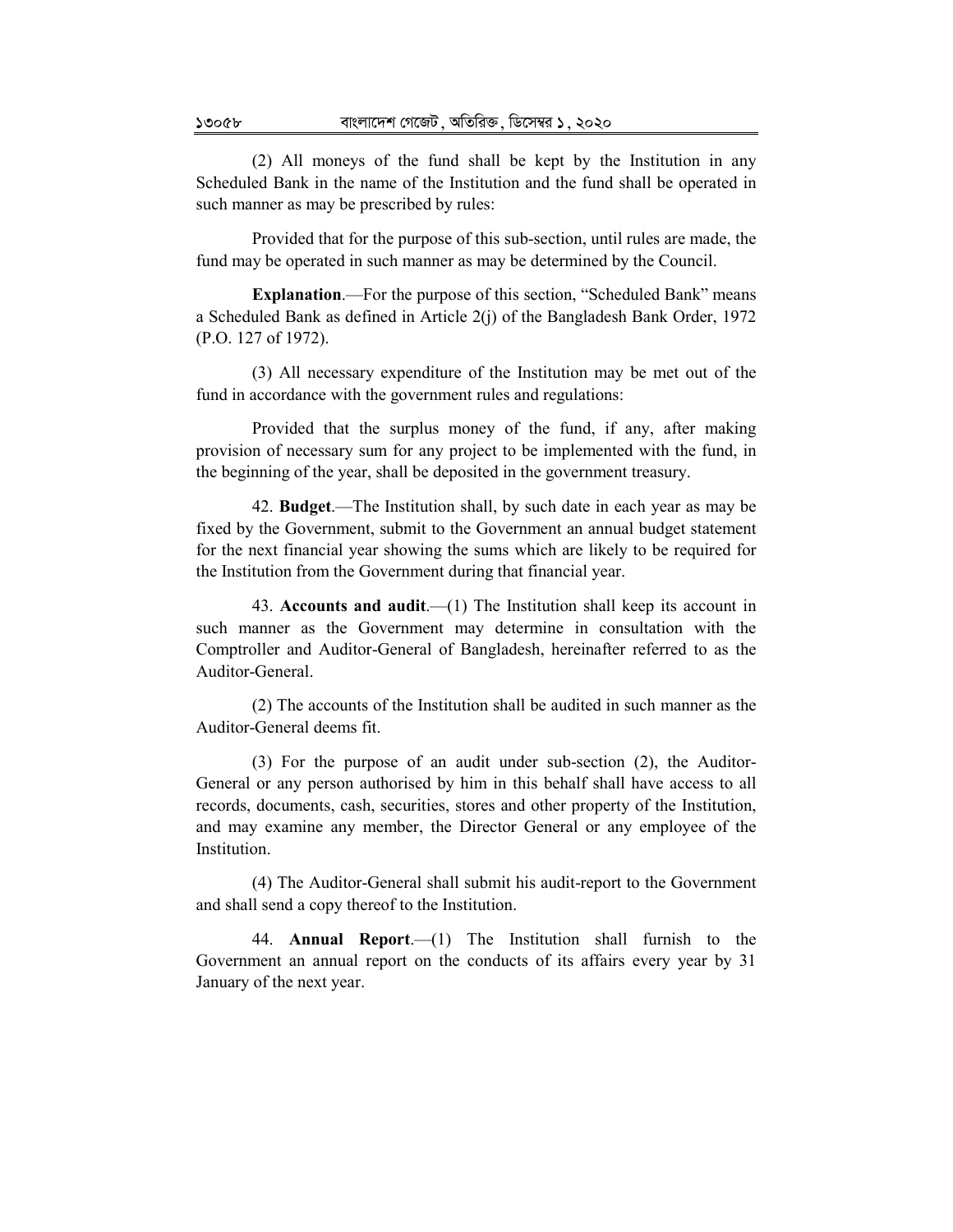45. **Removal of difficulties**.—If any difficulty arises in giving effect to any provision of this Act, the Government may, by notification in the official Gazette, subject to being consistent with the provisions of this Act, remove such difficulty.

46. **Public Servant**.—The Director General and the employees of the Institution, including the inspectors appointed or authorised or the employees empowered under this Act, shall be deemed to be the public servant as defined in section 21 of the Penal Code.

47. **Failure of public servant to perform duty**.—(1) If any public servant, assisting to prevent offences under this Act, fails to perform his duty knowingly or contravenes any provision thereof, he shall be liable for such failure or contravention.

(2) If any public servant is liable for any failure or contravention under sub-section (1), he shall be accused of offence regarding discipline and conduct in accordance with the rules and regulations applicable for public servants and for this reason departmental disciplinary action shall be taken against him.

48. **Amendment to Schedule**.—The Government may, in consultation with the Institution, by notification in the official Gazette, amend the Schedule of this Act.

49. **Power to make rules**.—For carrying out the purposes of this Act, the Government may, by notification in the official Gazette, make rules not inconsistent with this Act.

50. **Power to make regulations**.—For carrying out the purposes of this Act, the Institution may, by notification in the official Gazette, and with the prior approval of the Government, make regulations not inconsistent with this Act and rules made thereunder.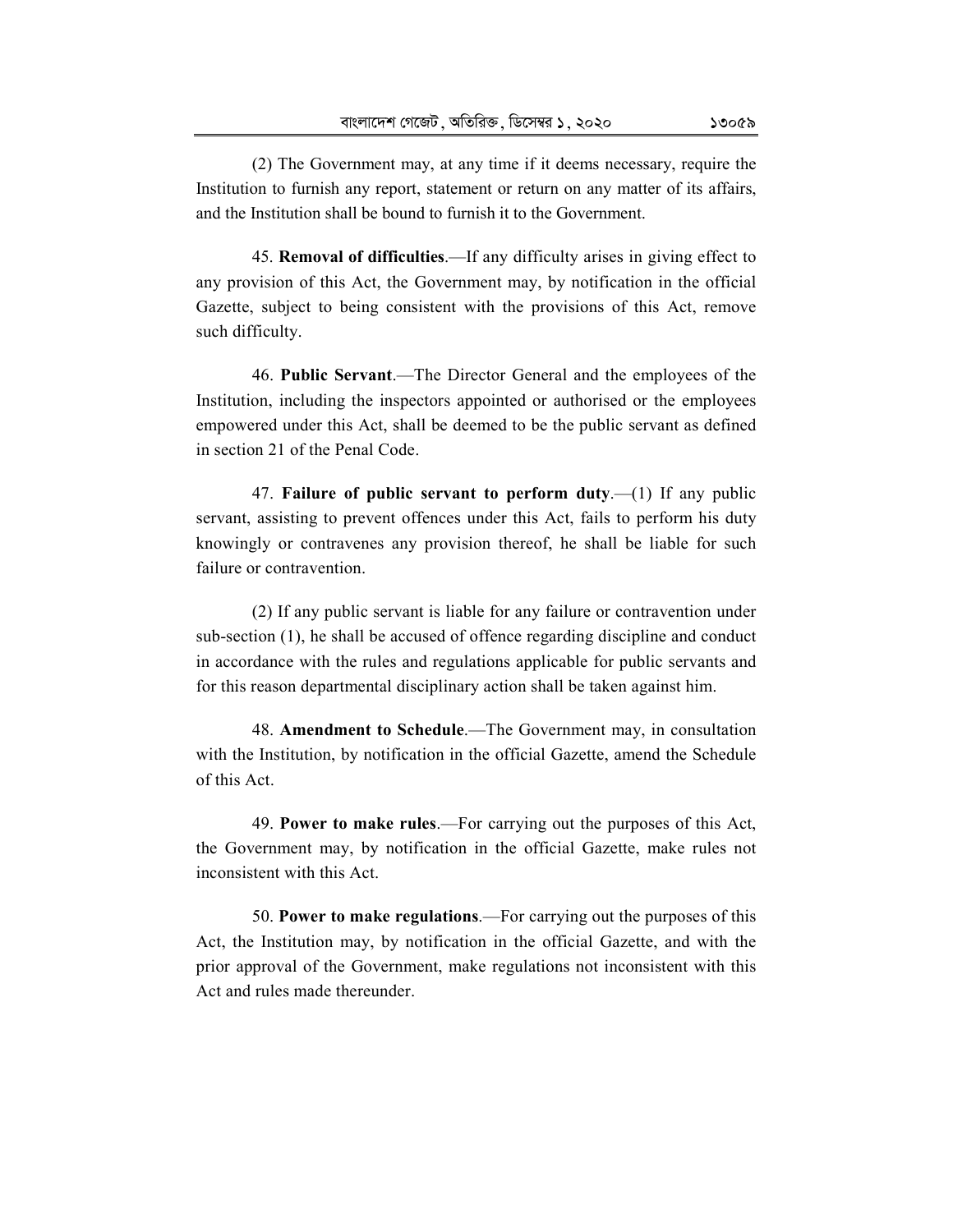51. **Repeal and savings**.—(1) The Bangladesh Standards and Testing Institution Ordinance, 1985 (Ord. No. XXXVII of 1985), hereinafter referred to as the repealed Ordinance, is hereby repealed.

(2) Notwithstanding such repeal under sub-section (1)—

- (a) any act done, action taken or proceeding initiated under the repealed Ordinance shall be deemed to have been done, taken or initiated under this Act;
- (b) any case filed or action taken or any act or proceeding initiated under the repealed Ordinance shall, if pending, be disposed of in accordance with the provisions of the repealed Ordinance as if this Act had not been commenced;
- (c) any contract, document or instrument made by the Bangladesh Standards and Testing Institution established under the repealed Ordinance, hereinafter referred to as the said Institution, shall continue as if it had been made by the Institution under this Act;
- (d) all debts, liabilities and legal obligations of the Institution established under the repealed Ordinance shall be deemed to be the debts, liabilities and legal obligations of the Institution;
- (e) all employees of the Institution under the repealed Ordinance shall, notwithstanding anything contained in any contract or the terms and conditions of the service, remain in the service and, as the case may be, continue their service of the Institution on the same terms and conditions as were applicable to them before the commencement of this Act until such terms and conditions are altered or amended;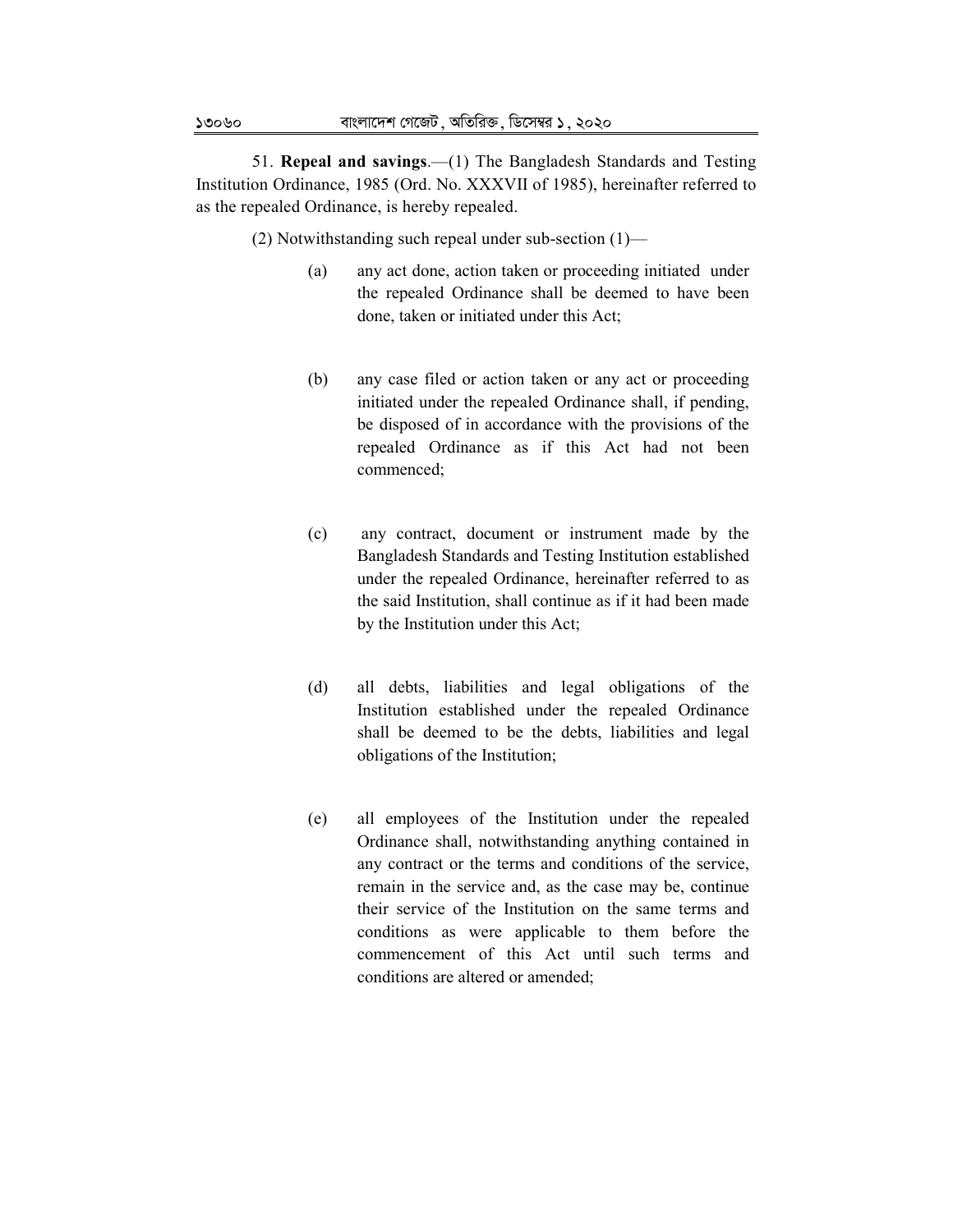- (f) all assets, rights, powers, authorities and privileges, fees, all property, movable and immovable, authorised capital, funds, cash, bank balances and security and all accounts and books of accounts, register, records and all other documents of the Institution established under the repealed Ordinance shall, upon the commencement of this Act, stand transferred to the Institution and the Institution shall be entitled thereto; and
- (g) the functions of the office or branch, including the Dhaka branch, established or founded under the repealed Ordinance, in whatever name and wherever it may be established or founded, shall, until the office or branch of the institution is established or founded or, as the case may be, dissolved under this Act, remain in force and continue, as if they were established or founded under this Act.

(3) Notwithstanding such repeal under sub-section (1), any regulation made, notification issued, and any order, direction, permission given, recommendation made, all schemes and programmes developed, and all statements of accounts and annual report approved, if remaining in force immediately before such repeal shall, subject to being consistent with this Act, be deemed to have been made, issued, given, developed and approved under the corresponding provisions of this Act, and shall remain in force until expired or repealed or amended under this Act.

52. **Publication of Authentic English Text.**—(1) After the commencement of this Act, the Government may, by notification in the official Gazette, publish an Authentic English Text of this Act.

(2) In the event of conflict between the Bangla and the English Text, the Bangla Text shall prevail.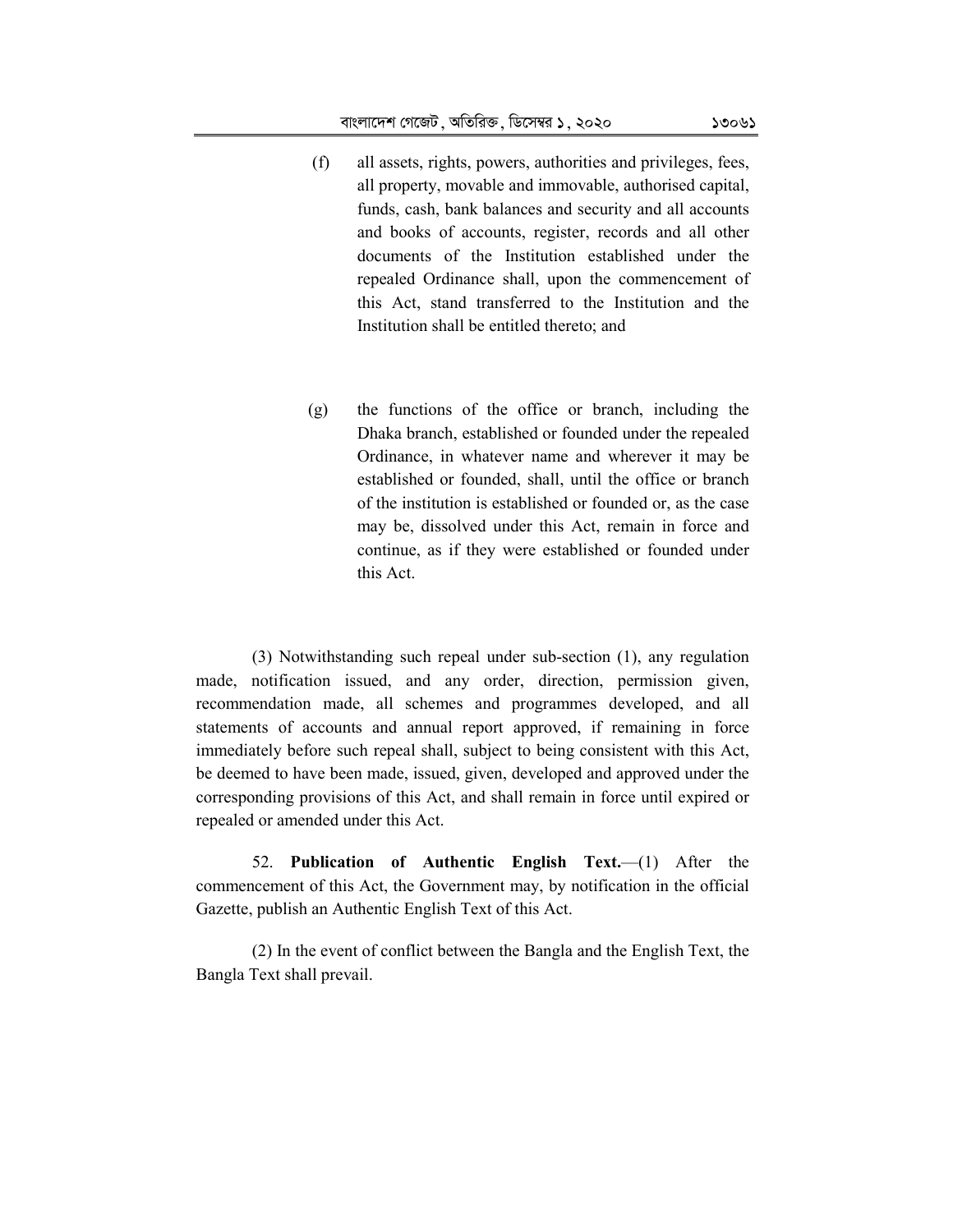#### **Schedule**

#### **(See section 8)**

#### **Part-1**

- 1. Ministry of Industries.
- 2. Ministry of Agriculture.
- 3. Ministry of Fisheries and Livestock.
- 4. Ministry of Commerce.
- 5. Finance Division.
- 6. Ministry of Posts, Telecommunications and Information Technology.
- 7. Ministry of Health and Family Welfare.
- 8. Ministry of Power, Energy and Mineral Resources.
- 9. Legislative and Parliamentary Affairs Division.
- 10. Ministry of Information.
- 11. Ministry of Textiles and Jute.
- 12. Ministry of Home Affairs.

## **Part-2**

- 1. Bangladesh Food Safety Authority.
- 2. Directorate of National Consumer Rights Protection.
- 3. Federation of Bangladesh Chambers of Commerce and Industries (FBCCI).
- 4. Dhaka Chamber of Commerce and Industries (DCCI).
- 5. Chottogram Chamber of Commerce and Industries (CCCI).
- 6. Metropolitan Chamber of Commerce and Industries (MCCI).
- 7. Consumer Association of Bangladesh (CAB).
- 8. Bangladesh Chamber of Industries (BCI).
- 9. Bangladesh Shop Owners Association (Bangladesh Dokan Malik Samiti).